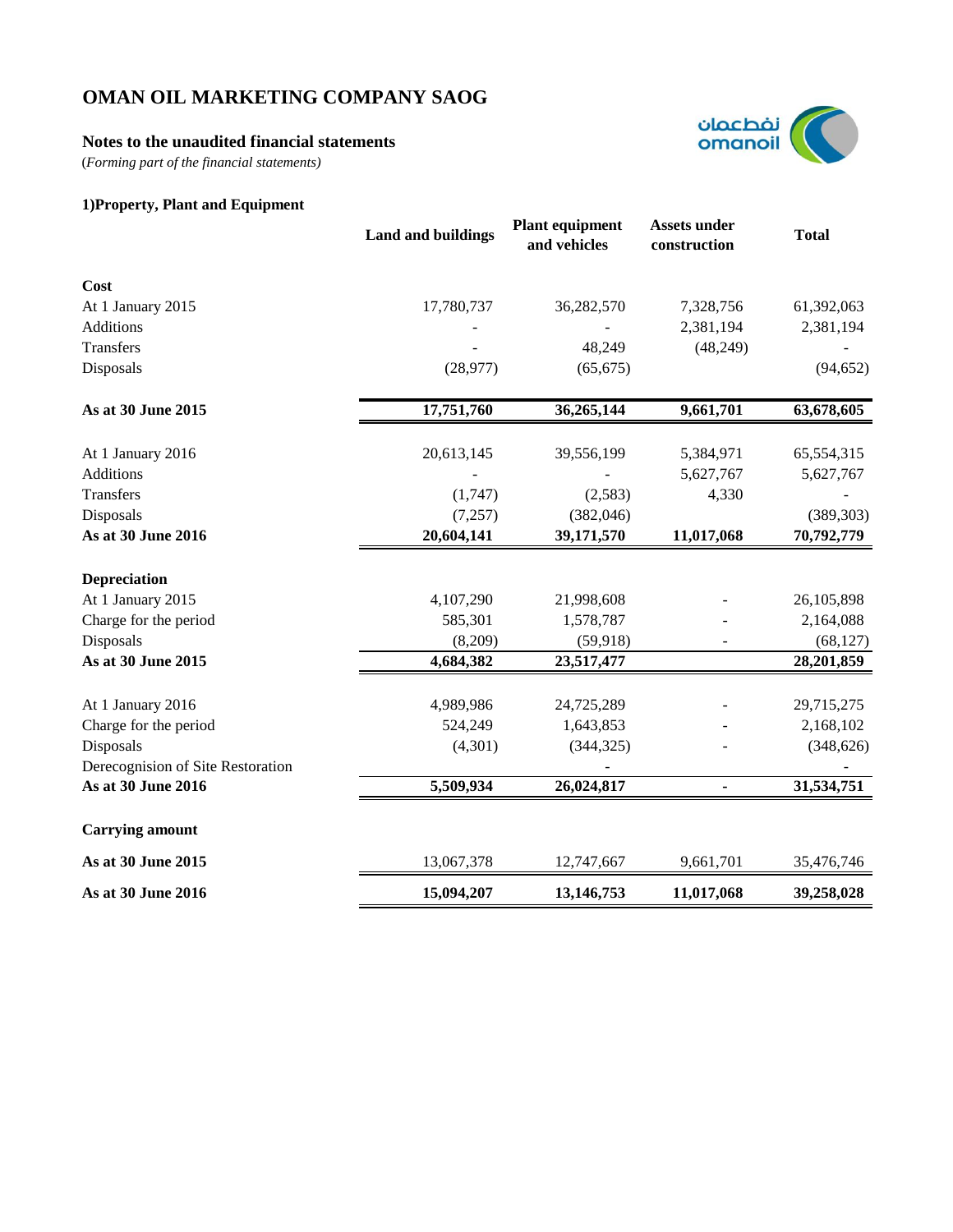**Notes to the unaudited financial statements**

(*Forming part of the financial statements)*



### **2) Investment in Joint Venture**

Investment in Joint Venture represents the Company's participation in 50% of the equity interest of Omanoil Matrix Marine Services LLC ("the Joint Venture"), a Company incorporated in Oman on 28 April 2010. The other shareholder of the Joint Venture is Matrix Marine Holding GmbH, a company incorporated in Germany. The objective of the Joint Venture is to sell oil and their by products and supply fuel at the Port of Sohar.

Summarised financial information of the Joint Venture at the end of the reporting period is as follows:

|                                                         | 30-Jun-16<br>RO | $30 - Jun-15$<br><b>RO</b> |
|---------------------------------------------------------|-----------------|----------------------------|
| Net assets                                              | (593, 328)      | 738,671                    |
| Net carrying value of Investment.                       | (84,000)        | 369,336                    |
| (Loss)/Profit from Joint venture for the period         | (660,000)       | (380,000)                  |
| Company's share of (Loss)/Profit from the Joint Venture | (330,000)       | (190,000)                  |

### **3) Investment in Associate**

### **Muscat Gas SAOG**

This represents a 9.18% non controlling interest in Muscat Gases Company SAOG ("MG"), an Omani Joint Stock Company incorporated in the Sultanate of Oman on 13 November 1989 under a trade license issued by the Ministry of Commerce & Industry which is engaged in manufacturing and selling of various types of industrial and cooking gases.

A representative from OOMCO management has been appointed to the Board of MG with effect from 9th Feb 2013, which deemed to have given the power to participate in the financial and operating policy decisions of MG. Further, the Company intends to hold this investment for an indefinite period of time. The above qualifies MG investment to be an Associate.

Summarised financial information of the Investment in Associate at the end of the reporting period is as follows:

|                                                | 30-Jun-16   | 30-Jun-15   |
|------------------------------------------------|-------------|-------------|
|                                                | RO          | <b>RO</b>   |
| Total assets                                   | 10,977,861  | 9,867,766   |
| Total liabilities                              | (1,886,493) | (3,132,416) |
| Net assets                                     | 9,091,368   | 6,735,350   |
| Company's share in Net assets of the Associate | 834,315     | 618,103     |
| Company's Cost of Investment                   | 2,463,773   | 2,449,038   |
| Share of profit from Associate                 | 53,825      | 61,714      |
| Dividend Received                              | (96, 361)   | (110, 126)  |
| Carrying value of Investment in Associate      | 2,421,237   | 2,400,626   |
| Income                                         | 4,675,860   | 4,677,540   |
| Expense                                        | (4,089,536) | (4,005,274) |
| Profit of Associate for the period             | 586,324     | 672,266     |
| Company's share in profit of the Associate     | 53,825      | 61,714      |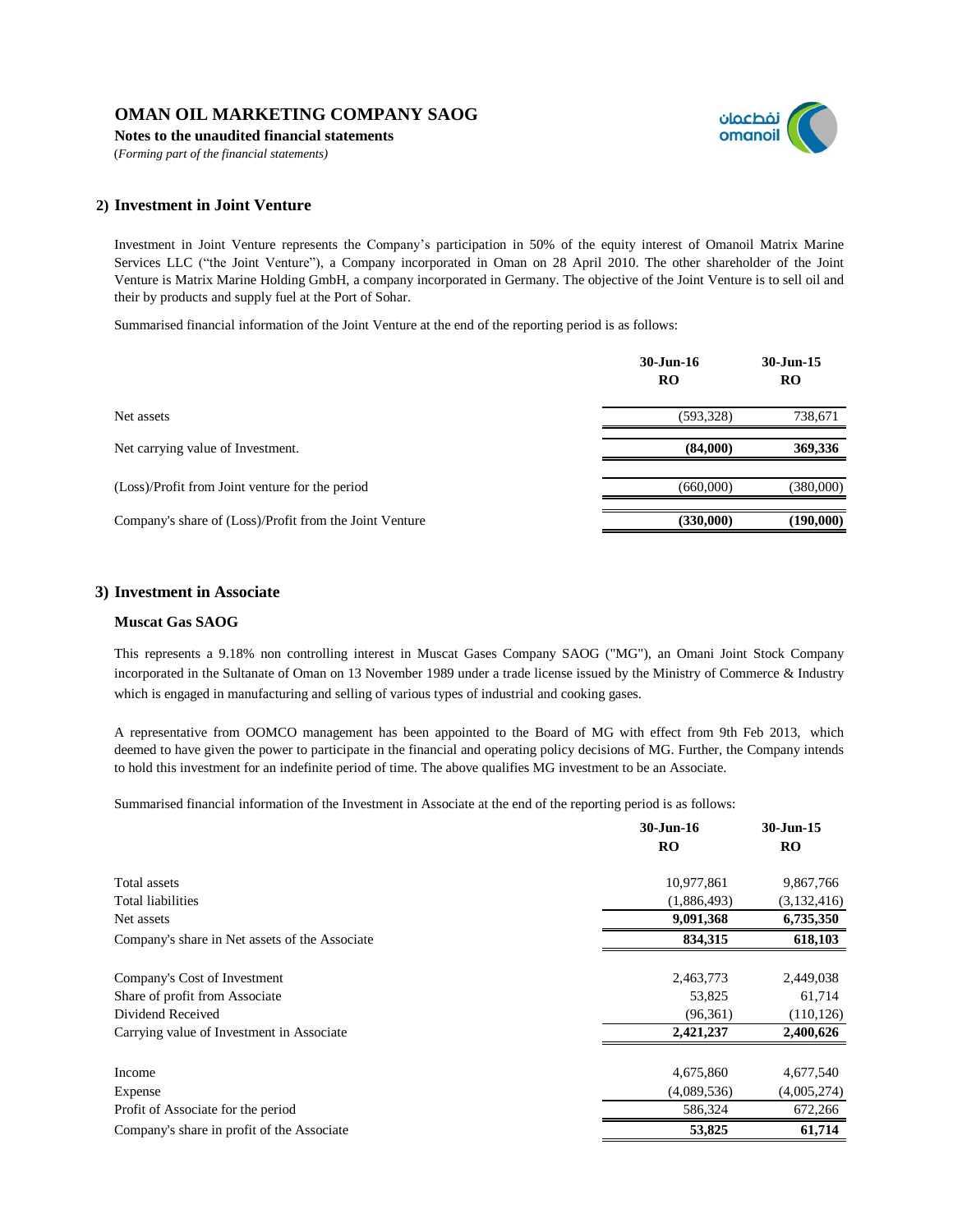**Notes to the unaudited financial statements**

(*Forming part of the financial statements)*



**30-Jun-16 30-Jun-15**

### **3) Investment in Associate -Continue**

#### **Lubchem International Industry LLC**

This represents a 40% non controlling interest in Lubchem International Industry LLC "LII". The Company is incorporated in the Emarat of Ras Al Khaima - UAE on 19th November 2009 under a trade license issued by RAK Investment Authority (RAKIA) – Government of Ras-Al-Khaimah, which is engaged in lubricant and grease manufacturing and chemical blending.

Two representative from OOMCO management have been appointed to the Board of "LII", which deemed to have given the power to participate in the financial and operating policy decisions of "LII". Further, the Company intends to hold this investment for an indefinite period of time and above qualifies "LII" investment to be recognised as an Associate.

|                                                        | 30-Jun-16<br><b>RO</b> | 30-Jun-15<br><b>RO</b> |
|--------------------------------------------------------|------------------------|------------------------|
| Carrying value of Investment in Associate              | 613,590                | 400,298                |
| 4) Inventories                                         |                        |                        |
|                                                        | 30-Jun-16              | 30-Jun-15              |
|                                                        | <b>RO</b>              | <b>RO</b>              |
| Oil and lubricants                                     | 6,848,425              | 6,815,894              |
| Stores and spares                                      | 7,498                  | 7,498                  |
| Less: allowance for slow moving and obsolete inventory | (188,500)              | (15,000)               |
|                                                        | 6,667,423              | 6,808,392              |
|                                                        |                        |                        |

### **5) Trade and other receivables**

|                                            | ov-Jun-To   | JU JULI LJ  |
|--------------------------------------------|-------------|-------------|
| Trade receivables                          | 44,533,088  | 37,158,370  |
| Less: allowance for impaired debts         | (1,042,634) | (1,090,806) |
|                                            | 43.490.454  | 36,067,564  |
| Amounts due from related parties (Note-16) | 3.379.649   | 2,824,034   |
| Other receivables                          | 1,550,565   | 483,927     |
| Prepaid expenses                           | 1,813,447   | 2,211,772   |
|                                            | 50,234,115  | 41,587,297  |

### **6) Cash and cash equivalents**

|                                                              | 30-Jun-16<br><b>RO</b> | 30-Jun-15<br><b>RO</b> |
|--------------------------------------------------------------|------------------------|------------------------|
| Cash in hand                                                 | 77,066                 | 65,778                 |
| Cash at bank                                                 | 33,973,629             | 29,386,151             |
|                                                              | 34,050,695             | 29,451,929             |
| Less: Deposits classified under non current assets           | (7,000,000)            |                        |
| Net cash and cash equivalents for the statement of cash flow | 27,050,695             | 29,451,929             |
|                                                              |                        |                        |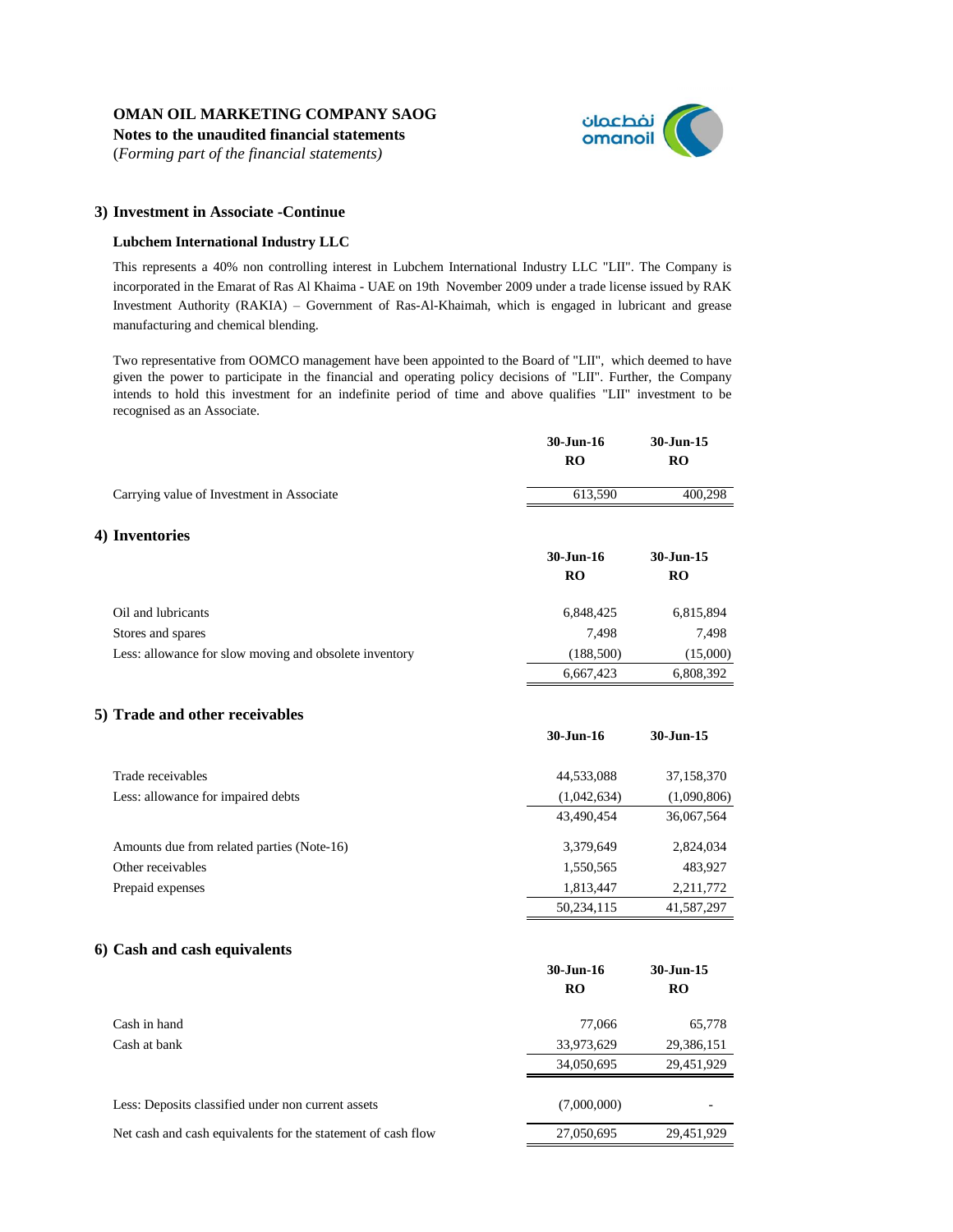**Notes to the unaudited financial statements**

(*Forming part of the financial statements)*



| 7) Share capital                           | Number of shares |            |
|--------------------------------------------|------------------|------------|
|                                            | 30-Jun-16        | 30-Jun-15  |
| 3,225,000 Multi-vote shares of RO 0.1 each | 3.225,000        | 3,225,000  |
| 61,275,000 Ordinary shares of RO 0.1 each  | 61.275.000       | 61.275.000 |
|                                            | 64,500,000       | 64,500,000 |

Share of the company who own 10% or more of the company's shares, whether in their name or through a nominee account, are as follows;

| Oman Oil Company SAOC – Multi-vote shares     | 3.225,000  | 3,225,000  |
|-----------------------------------------------|------------|------------|
| - Ordinary shares                             | 28,380,000 | 28,380,000 |
| Civil Services Pension Fund – Ordinary shares | 8.352.027  | 8,352,027  |
|                                               | 39.957.027 | 39.957.027 |

### **8) Legal reserve**

As required by the Commercial Companies Law of the Sultanate of Oman, 10% of the profit of each year is transferred to a legal reserve until the reserve reaches a minimum one-third of the issued share capital. The Company has resolved to discontinue any further transfers to this reserve, as the reserve equals one-third of the issued share capital. This reserve is not available for distribution.

### **9) Employees' end of service benefits**

| Movement in the liability is as follows: | 30-Jun-16<br><b>RO</b> | 30-Jun-15<br><b>RO</b> |
|------------------------------------------|------------------------|------------------------|
| Balance at 1 January                     | 260,379                | 303,925                |
| Accrued during the period                | 50.402                 |                        |
| End of service benefits paid             | (36, 407)              |                        |
| Balance as at 30 June                    | 274,374                | 303,925                |
|                                          |                        |                        |

#### **10) Provision for site restoration and abandonment cost**

|                                                | RO                       | RO      |
|------------------------------------------------|--------------------------|---------|
| Balance at 1 January                           | $\overline{\phantom{0}}$ | 581,007 |
| Unwind of discount (included in finance costs) | -                        | 7.470   |
| Balance as at 30 June                          |                          | 588,477 |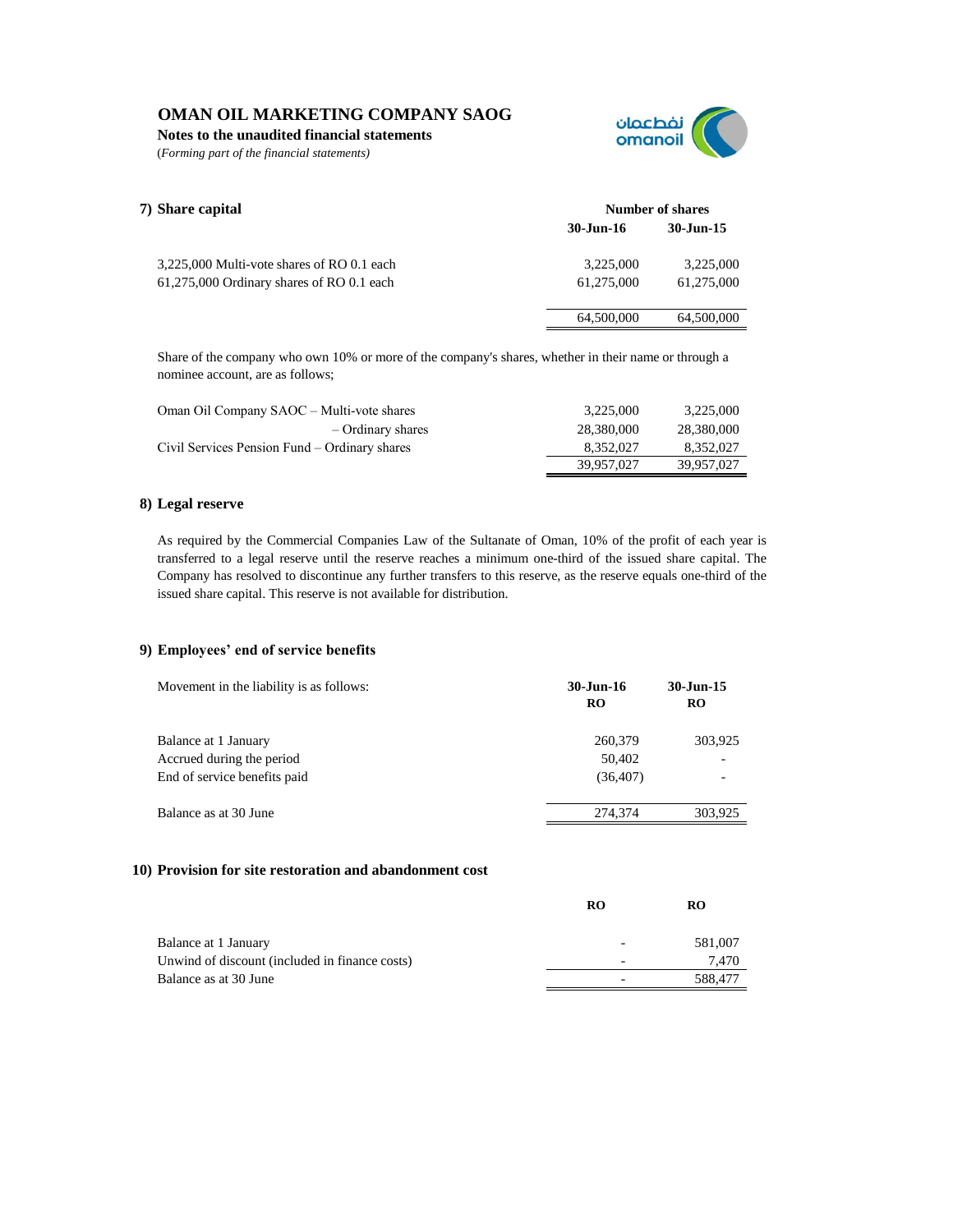**Notes to the unaudited financial statements**

(*Forming part of the financial statements)*



### **11) Trade and other payables**

|                                   | 30-Jun-16  | $30 - Jun-15$ |
|-----------------------------------|------------|---------------|
|                                   | <b>RO</b>  | RO            |
|                                   |            |               |
| Trade payables                    | 3.256.484  | 2,568,747     |
| Due to related parties (Note-16)  | 33,543,485 | 28,953,249    |
| Accrued expenses & others         | 6.972.266  | 7,424,190     |
| Directors' remuneration provision | 88,200     | 88,200        |
|                                   | 43,860,435 | 39.034.386    |

### **12) Bank borrowings**

| ັ                      | 30-Jun-16<br><b>RO</b> | 30-Jun-15<br><b>RO</b> |
|------------------------|------------------------|------------------------|
| Short Term loan        | 20,000,000             | 20,000,000             |
| Term loan              | 7,531,019              | 2,196,256              |
|                        | 27,531,019             | 22,196,255             |
| <b>Current portion</b> |                        |                        |
| Short Term loan        | 20,000,000             | 20,000,000             |
| Term loan              | 2,615,893              | 1,321,714              |
|                        | 22,615,893             | 21,321,714             |
| Non-current portion    |                        |                        |
| Term loan              | 4,915,126              | 874,542                |
|                        | 4,915,126              | 874,542                |

#### **Long term Loans -**

The long term loan is unsecured and carries interest at commercial rates.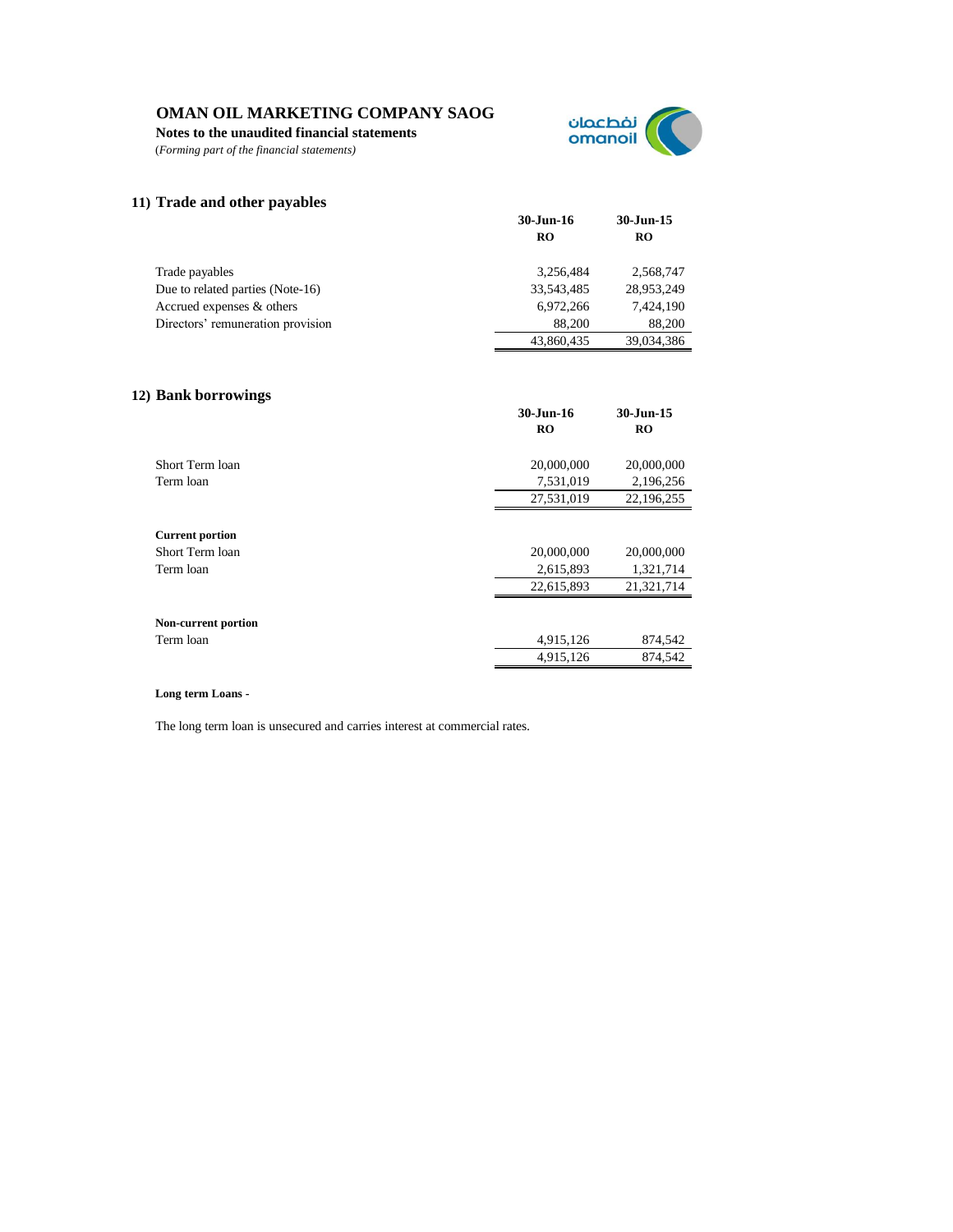**Notes to the unaudited financial statements**

(*Forming part of the financial statements)*



| 13) Income tax                                                 |                 |                        |
|----------------------------------------------------------------|-----------------|------------------------|
|                                                                | 30-Jun-16<br>RO | 30-Jun-15<br><b>RO</b> |
| Current liability:                                             |                 |                        |
| Current period                                                 | 685,110         | 753,802                |
| Prior years                                                    | 62,896          | 71,332                 |
|                                                                | 748,006         | 825,134                |
| <b>Comprehensive Income Statement</b>                          |                 |                        |
| Current period                                                 | 685,110         | 753,802                |
| Reversal of excess tax provision relating to earlier years     |                 |                        |
| Deferred tax relating to origination and reversal of temporary |                 |                        |
|                                                                | 685,110         | 753,802                |
| Deferred tax asset:                                            |                 |                        |
| At 1 January                                                   | 213,911         | 213,911                |
| Movement for the period                                        |                 |                        |
| At end of the period                                           | 213,911         | 213,911                |
|                                                                |                 |                        |
| The deferred tax asset comprises the following differences     |                 |                        |
| Provision and other charges                                    | 235,301         | 235,301                |
| Property and other equipment                                   | (21,390)        | (21,390)               |
|                                                                | 213,911         | 213,911                |

The Company is subject to income tax in accordance with the income tax law of the Sultanate of Oman at the enacted tax rate of 12% of taxable income in excess of RO 30,000.

#### **14) Environmental provision**

| Movement in the provision is as follows: | 30-Jun-16<br>RO | 30-Jun-15<br><b>RO</b> |
|------------------------------------------|-----------------|------------------------|
| Balance at 1 January<br>Utilized         | 318,845         | 626,765<br>(34,920)    |
| Balance as at 30 June                    | 318,845         | 591,845                |

The Company provides for environmental remediation costs based on environmental contamination assessments made on its delivery and storage sites

### **15) Net finance income**

|                   | 30-Jun-16<br>RO | 30-Jun-15<br>RO |
|-------------------|-----------------|-----------------|
|                   |                 |                 |
| Interest expenses | (233,705)       | (85, 124)       |
| Interest income   | 310,970         | 116,305         |
|                   | 77.265          | 31,181          |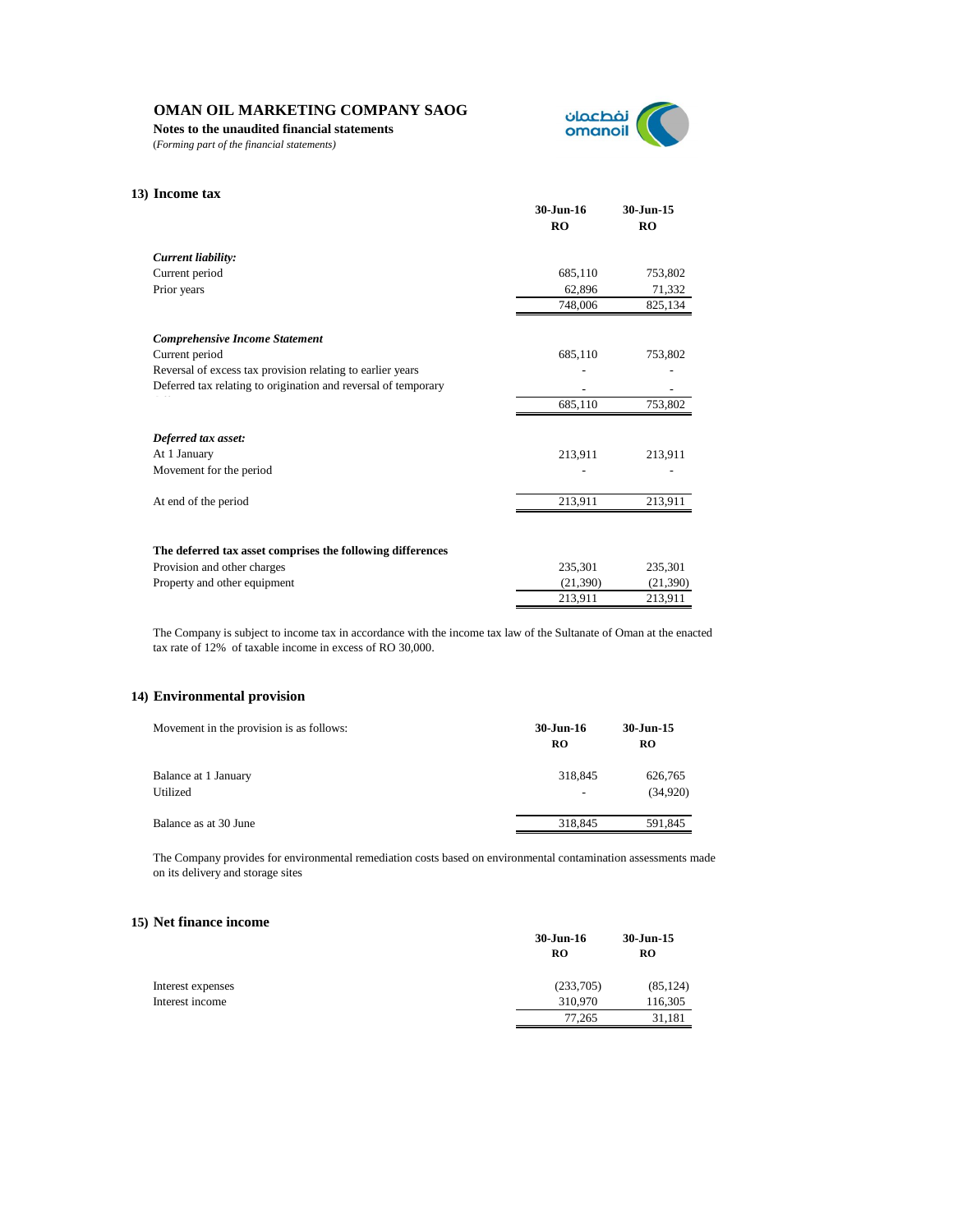**Notes to the unaudited financial statements** (*Forming part of the financial statements)*



#### **16) Related party transactions**

Related parties comprise the shareholders, directors and business entities in which they have the ability to control or exercise significant influence in financial and operating decisions.

The Company has entered into transactions with entities over which certain Directors are able to exercise significant influence. In the normal course of business, the Company provides services on commercial terms to related parties and avails services from related parties. The Directors believe that the terms of providing and receiving such services are comparable with those that could be obtained from third parties.

The volumes of significant related party transactions during the year and with parties with a shareholding of 10% or more in the Company and / or related to Directors, were as follows:

|                                                         | 30-Jun-16   | 30-Jun-15   |
|---------------------------------------------------------|-------------|-------------|
| <b>Balance as at 31 June</b>                            |             |             |
| Fuel sales to filling stations owned by directors       | 5,469,304   | 3,091,582   |
| Fuel sales to commercial customers related to directors | 6,375,994   | 3,482,047   |
| Fuel sales to Joint Venture                             | 181,322     | 215,202     |
| Costs                                                   |             |             |
| Fuel Purchases from related parties                     | 177,282,261 | 163,255,822 |
| <b>Brand royalty</b>                                    | 175,647     | 160,402     |
| Remuneration to directors                               | 88,200      | 88,200      |
| Directors' sitting fees                                 | 18.900      | 11,600      |
| Net interest paid to related parties                    | 28.014      | 24,561      |
| <b>Balances</b>                                         |             |             |
| <b>Bank balances</b>                                    | 339,549     | 89,437      |
| Due from related parties                                | 3,379,649   | 2,824,034   |
| Due to related parties                                  | 33,543,485  | 28,953,249  |

#### **17) Staff cost**

|                                | $30 - Jun-16$ | 30-Jun-15 |
|--------------------------------|---------------|-----------|
|                                | <b>RO</b>     | <b>RO</b> |
| Wages, salaries and allowances | 2,990,453     | 2,540,837 |
| End of service benefits        | 50,402        |           |
| Social security costs          | 166,155       | 150,896   |
| Other employee benefits        | 193,634       | 180,897   |
|                                | 3,400,644     | 2,872,630 |